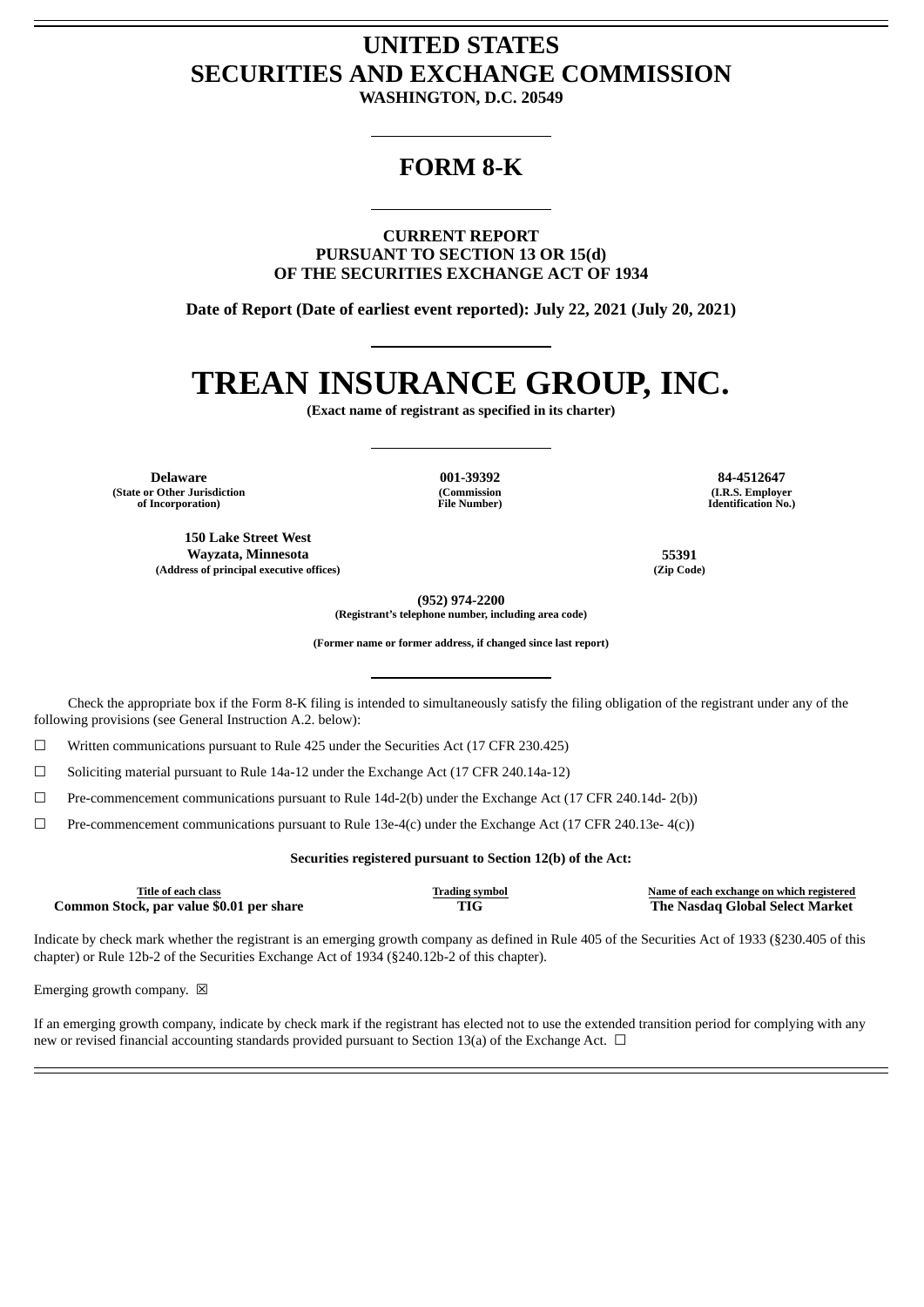#### Item 5.02 Departure of Directors or Certain Officers; Election of Directors; Appointment of Certain Officers; Compensatory Arrangements of **Certain Officers.**

In connection with the previously disclosed appointment of Julie A. Baron as the President and Chief Executive Officer and Nicholas J. Vassallo as the Chief Financial Officer of Trean Insurance Group, Inc. (the "Company"), on July 20, 2021, the Compensation, Nominating and Corporate Governance Committee (the "Committee") of the Board of Directors of the Company approved annualized base salaries for Ms. Baron of \$350,000 and Mr. Vassallo of \$275,000, respectively, with such new base salaries to be effective from and after July 1, 2021. No other changes were made to Ms. Baron's or Mr. Vassallo's compensation arrangements at this time.